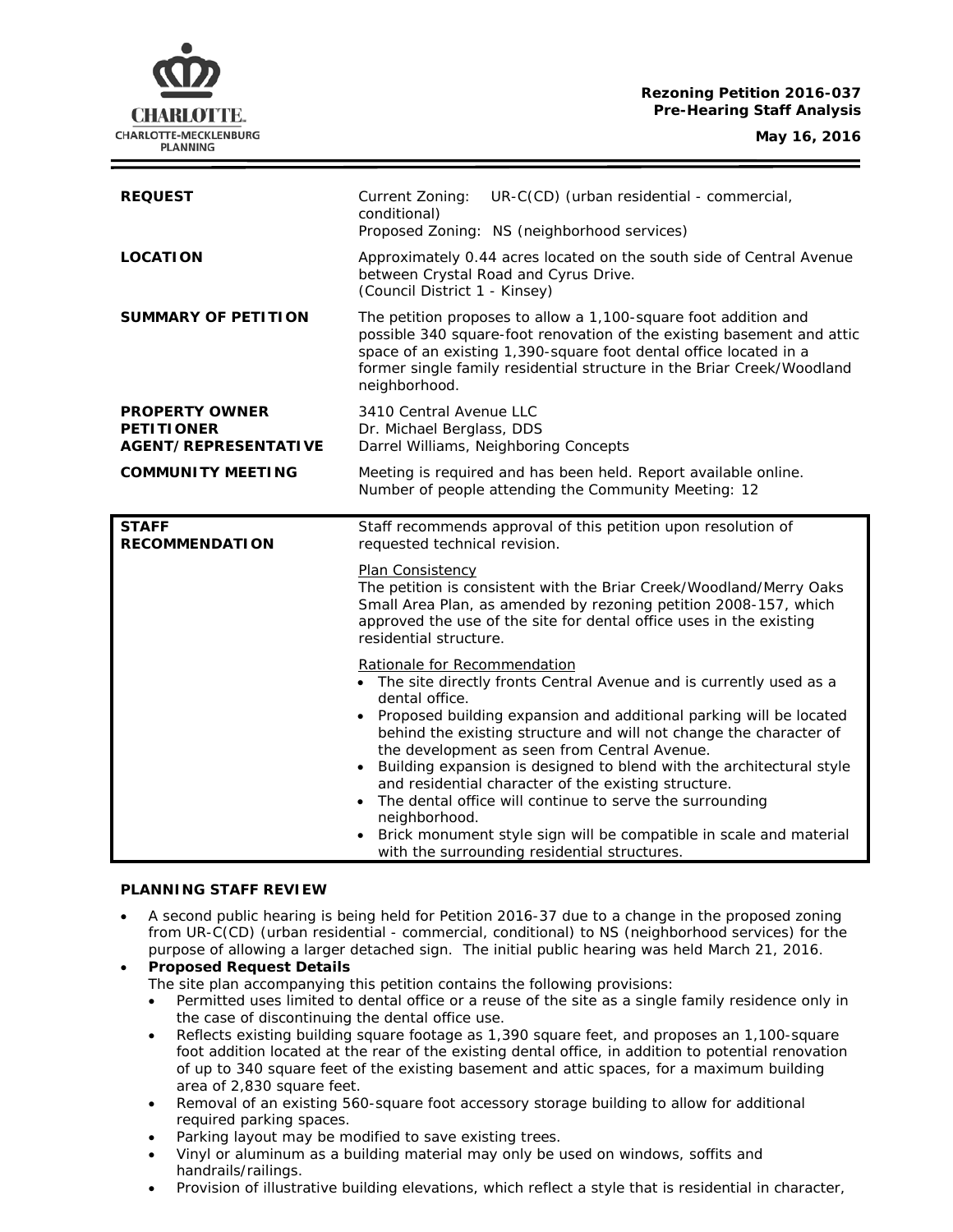with a pitched roof.

- Building addition not to exceed one story and will have a pitched roof.
- No expanse of blank wall will exceed 20 feet in length.
- Detached signage not to exceed seven feet in height and 21 square feet in area.
- Rendering of proposed detached sign.
- Existing six-foot sidewalk and eight-foot planting strip to remain.
- Property owner required to notify the Merry Oaks and Commonwealth Park neighborhood associations prior to submittal of any request for an administrative amendment.
- Property owner may not utilize lighting fixtures on an adjacent parcel or on a public right-of-way to illuminate the site. No flood lights are permitted either within the site or elsewhere to illuminate the property.
- All attached and detached lighting fixtures within the site will be full cut-off fixtures as defined by Illuminating Engineering Society of North America (IESNA), shielded, capped and downwardly directed. Any current nonconforming fixtures will be removed when construction on the addition is complete.
- An existing planted area with trees is reflected on Sheet RZ-2.

## • **Existing Zoning and Land Use**

- Petition 2008-157 rezoned the subject property to UR-C(CD) (urban residential commercial, conditional) to allow a professional dental office in the existing 1,390-square foot structure, with no expansions.
- The subject property is currently developed with a dental office.
- Surrounding properties fronting on both sides of Central Avenue are zoned R-22MF (multi-family, residential), NS (neighborhood services) and O-2 (office), and developed with single family, and multi-family residential dwellings, child care centers, a nursing home, a religious institution, office uses, and a government office building/ police facility.
- Properties south of the subject property are zoned R-4 (single family residential) and contain single family residential uses located in the Briar Creek/Woodland neighborhood. North of Central Avenue exists R-4 zoning developed primarily with single family residential uses in the Merry Oaks neighborhood.
- See "Rezoning Map" for existing zoning in the area.

### • **Rezoning History in Area**

- Petition 2012-65 rezoned property located on the north side of Central Avenue between Merry Oaks Road and Saint Andrews Home Place to NS (neighborhood services) to allow the development of a 16,500-square foot government building to be used for a police facility and other government office space.
- **Public Plans and Policies**
	- The *Briar Creek/Woodland/Merry Oaks Small Area Plan (1998)* was updated by rezoning petition 2008-157, which approved the use of the site for dental office uses in the existing single family residential structure.

## • **TRANSPORTATION CONSIDERATIONS**

- This petition will not significantly increase the amount of traffic generated by the site. CDOT does not have any concerns or outstanding issues with this petition. This site has direct access to an existing major thoroughfare. CDOT has not identified any negative impacts to the transportation facilities in the area.
- **Vehicle Trip Generation:** Current Zoning: 65 trips per day (based on 1,730 square feet of dental office use). Proposed Zoning: 90 trips per day (based on 2,830 square feet of dental office use).

### **DEPARTMENT COMMENTS** (see full department reports online)

- **Charlotte Area Transit System:** No issues.
- **Charlotte Department of Neighborhood & Business Services:** No issues.
- **Charlotte Fire Department:** No comments received.
- **Charlotte-Mecklenburg Schools:** Non-residential petitions do not impact the number of students attending local schools.
- **Charlotte-Mecklenburg Storm Water Services:** No issues.
- **Charlotte Water:** Charlotte Water has water system availability via the existing six-inch water main located along Central Avenue and sewer system availability via the existing eight-inch gravity sewer main located along Central Avenue.